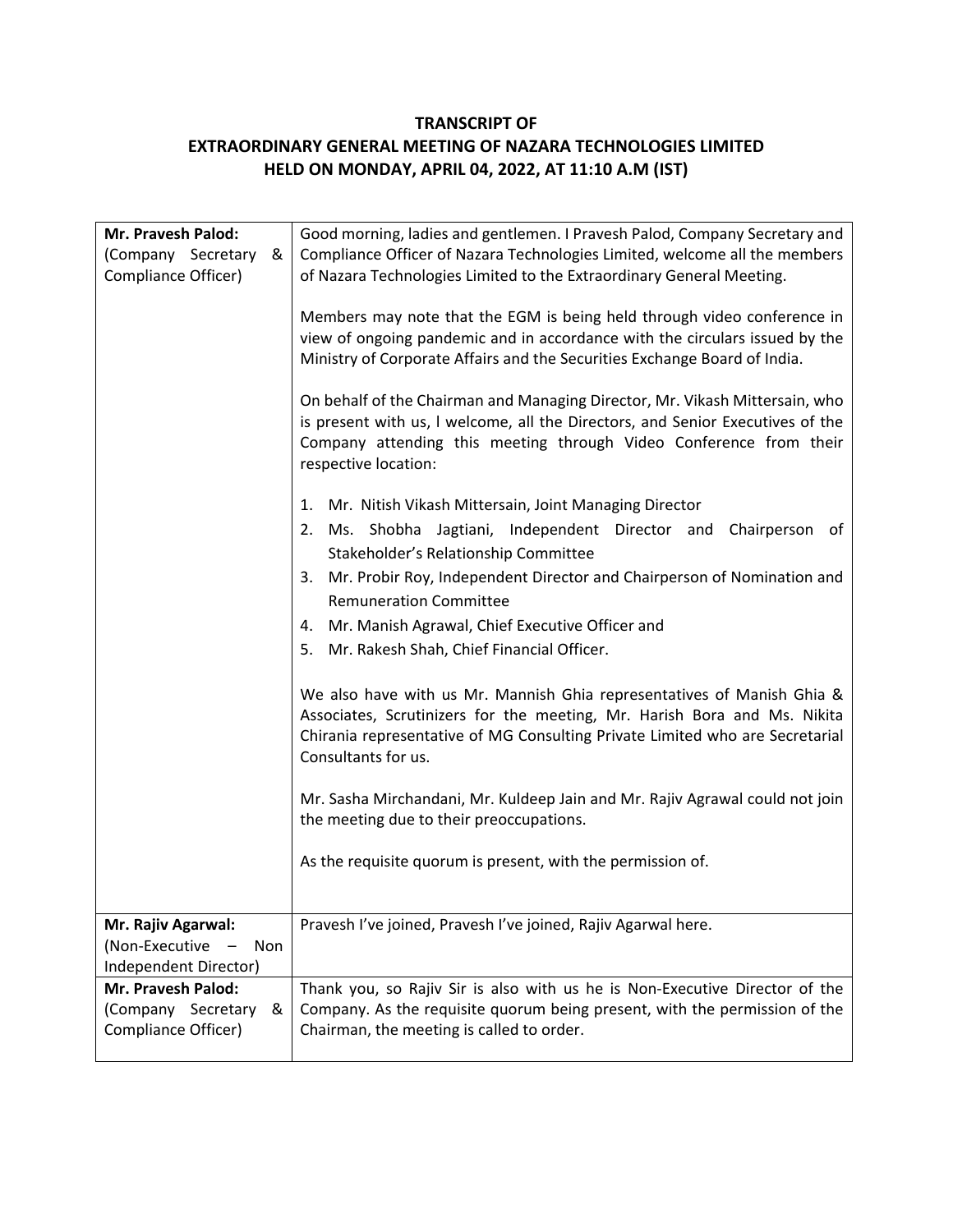|                                               | Before I request the Chairman to declare the meeting as open, since the<br>meeting is being held through video conference, I would like to highlight on<br>certain points:<br>the Company has tied up with Central Depository Services Limited to<br>provide facility for e-voting and participation in the EGM through video<br>conference or other audio-visual means.<br>The EGM notice has been sent to all the members to the respective e-mail<br>٠<br>IDs, addresses, with the Company and RTA for communication purpose.<br>As mentioned in the notice, the facility of participation at the AGM to<br>٠<br>video conferencing, or other audio visual means, has been made available<br>on first come first serve basis.<br>During the question and answer session, the name of the shareholder who<br>have registered themselves with the Company to express their views or<br>ask any question will be announced one by one and thereafter the host of<br>the meeting will unmute them and person shall be allowed to speak. Each<br>speaker will be given 3 minutes and I request each speaker to adhere to |
|-----------------------------------------------|------------------------------------------------------------------------------------------------------------------------------------------------------------------------------------------------------------------------------------------------------------------------------------------------------------------------------------------------------------------------------------------------------------------------------------------------------------------------------------------------------------------------------------------------------------------------------------------------------------------------------------------------------------------------------------------------------------------------------------------------------------------------------------------------------------------------------------------------------------------------------------------------------------------------------------------------------------------------------------------------------------------------------------------------------------------------------------------------------------------------|
|                                               | the time limit.<br>I now request Mr. Vikash Mittersain, the Chairman of the Company to address<br>the Members and conduct the proceedings of the meeting.<br>Vikash Sir, over to you.                                                                                                                                                                                                                                                                                                                                                                                                                                                                                                                                                                                                                                                                                                                                                                                                                                                                                                                                  |
| Mr. Vikash Mittersain:<br>(Chairman)          | Good Morning everyone, I have great pleasure in welcoming you to the<br>Extraordinary General Meeting of the Company being held electronically. Since<br>Mr. Pravesh has already explained most of the procedures, I will skip that. I<br>request Mr. Pravesh, the Company Secretary to proceed with EGM proceedings<br>and go ahead.                                                                                                                                                                                                                                                                                                                                                                                                                                                                                                                                                                                                                                                                                                                                                                                  |
| Mr. Pravesh Palod:<br>(Company Secretary<br>& | Thankyou Sir.                                                                                                                                                                                                                                                                                                                                                                                                                                                                                                                                                                                                                                                                                                                                                                                                                                                                                                                                                                                                                                                                                                          |
| Compliance Officer)                           | The Company has received 3 letters along with the board resolutions from<br>three body corporate shareholders, appointing and authorizing their<br>representatives under Section 113 of the Companies Act 2013. Participation of<br>members through video conference is being reckoned for the purpose of<br>quorum as per the circular issued by Ministry of Corporate Affairs and Section<br>103 of the Companies Act.                                                                                                                                                                                                                                                                                                                                                                                                                                                                                                                                                                                                                                                                                               |
|                                               | The register of Directors and KMP and their shareholding, maintained under<br>Section 170 of the Act, and the register of contract or arrangements in which<br>the directors are interested maintained under Section 189 of the Act and other<br>documents including the certificate of Practicing Company Secretary under<br>Regulation 163 of ICDR Regulation as mentioned in the notice are all available<br>for inspection.                                                                                                                                                                                                                                                                                                                                                                                                                                                                                                                                                                                                                                                                                        |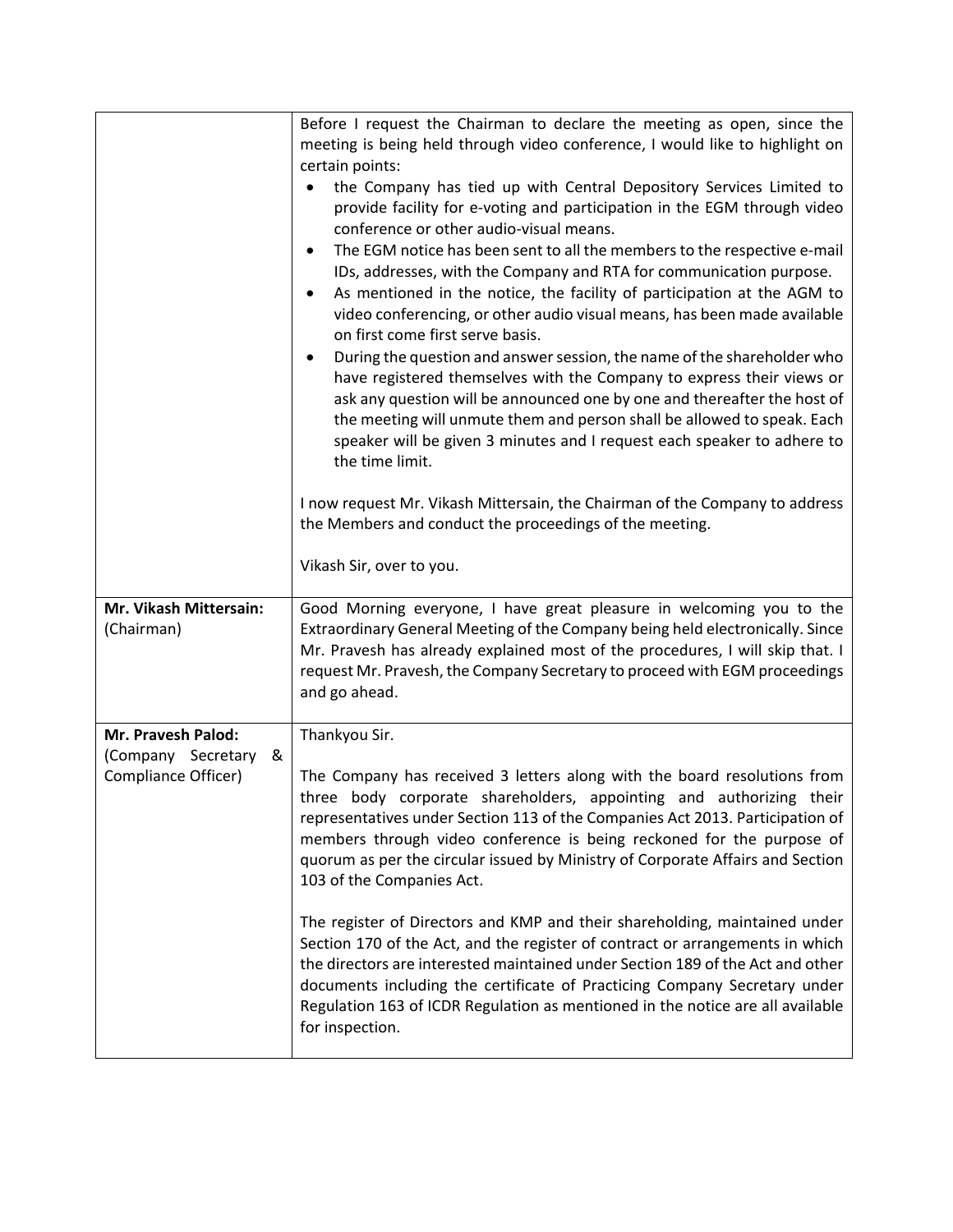| As the EGM is being held through video conference, the facility for<br>appointment of proxies by the members was not applicable and hence the<br>proxy register is not available for the inspection.                                                                                                                                                                                                                                                       |
|------------------------------------------------------------------------------------------------------------------------------------------------------------------------------------------------------------------------------------------------------------------------------------------------------------------------------------------------------------------------------------------------------------------------------------------------------------|
| As per the provisions of Section 108 of the Companies Act read with Rule 20<br>Companies (Management and Administrative) Rules, 2014 as amended from<br>time to time, and Regulation 44 of SEBI (Listing Obligations and Disclosure<br>Requirements) Regulation 2015, as amended from time to time the Company<br>has provided remote e-voting facility administered by CDSL to its members in<br>respect of the resolutions to be passed at this Meeting. |
| The remote e-voting commenced at 9.00 am on Wednesday, March 30, 2022<br>and ended at 5.00 pm yesterday that is Sunday, April 03, 2022.                                                                                                                                                                                                                                                                                                                    |
| Further, the facility for voting through e-voting system is available during the<br>continuation of this Meeting for Members who have not cast their vote prior<br>to the Meeting.                                                                                                                                                                                                                                                                         |
| Further, Members who have already cast their votes by remote e-voting are<br>not entitled to cast their votes again during the Meeting.                                                                                                                                                                                                                                                                                                                    |
| The Company has appointed Manish Ghia & Associates, Company Secretaries,<br>Mumbai as a Scrutinizer to scrutinize the process of remote e-voting held prior<br>and during the EGM in a fair and transparent manner and provide the<br>consolidated result.                                                                                                                                                                                                 |
| As the Notice of this EGM has already been circulated to all the members, with<br>your permission I take the Notice convening the meeting as read.                                                                                                                                                                                                                                                                                                         |
| So, we have 2 special business.                                                                                                                                                                                                                                                                                                                                                                                                                            |
| The first item of the Agenda of the EGM, seeks:                                                                                                                                                                                                                                                                                                                                                                                                            |
| APPROVAL FROM THE MEMBERS FOR INCREASE IN THE LIMITS TO THE<br>COMPANY TO PROVIDE LOAN, GUARANTEE OR SECURITY IN RESPECT OF<br>LOAN MADE TO ANY PERSON OR BODY CORPORATE OR TO MAKE<br><b>INVESTMENT IN ANY OTHER BODY CORPORATE UNDER SECTION 186 OF THE</b><br><b>COMPANIES ACT, 2013.</b>                                                                                                                                                               |
| The text of resolution along with explanatory statement is provided in the<br>Notice circulated to the members.                                                                                                                                                                                                                                                                                                                                            |
| Item number two, the Second item of the agenda of this EGM seeks:                                                                                                                                                                                                                                                                                                                                                                                          |
| APPROVAL FROM THE MEMBERS FOR ISSUANCE OF 1,10,617 EQUITY SHARES<br>FOR CONSIDERATION OTHER THAN CASH ON A PREFERENTIAL BASIS.                                                                                                                                                                                                                                                                                                                             |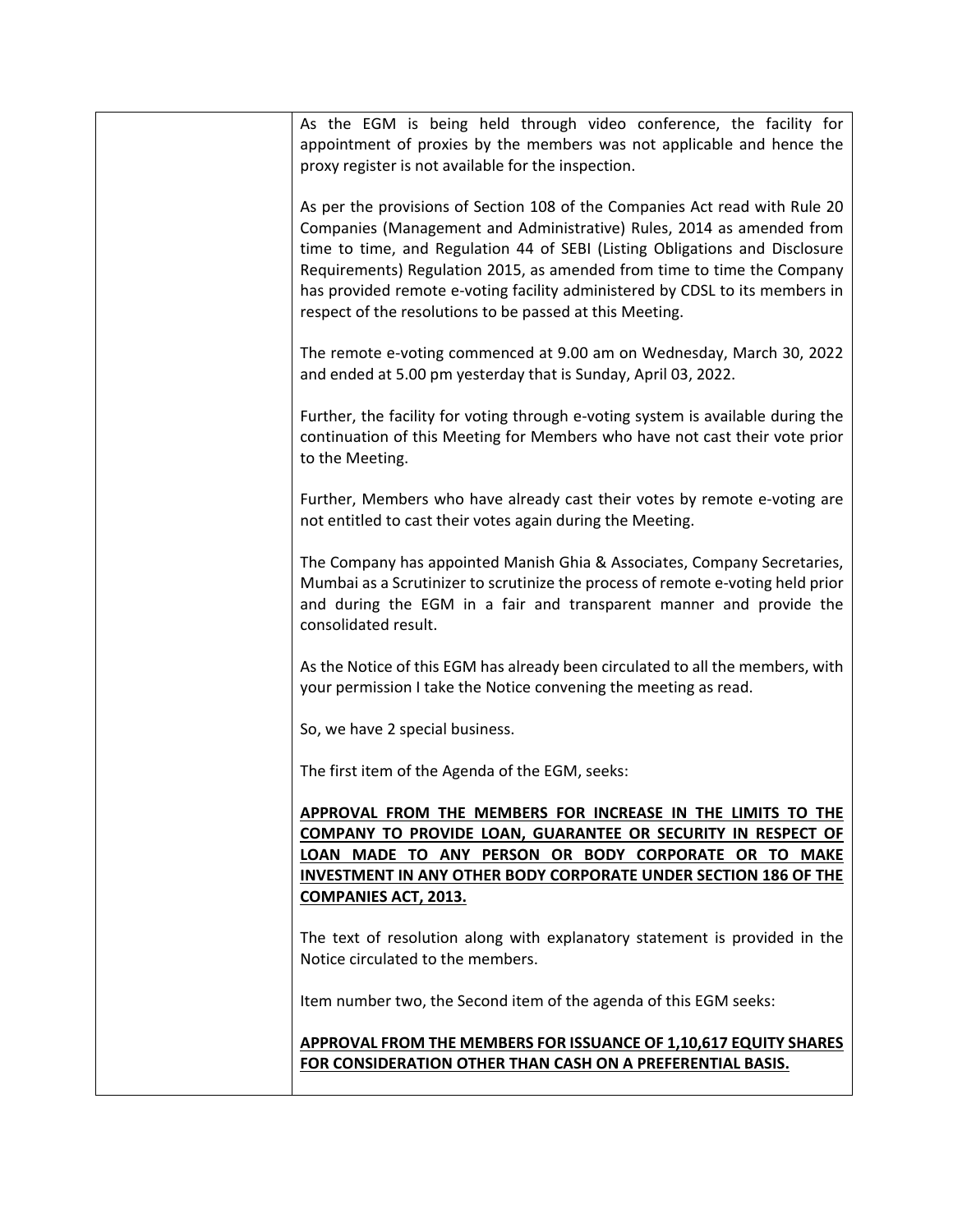|                                 | The text of resolution along with explanatory statement is provided in the     |
|---------------------------------|--------------------------------------------------------------------------------|
|                                 | Notice circulated to the members.                                              |
|                                 |                                                                                |
|                                 | Both the Agenda items are now tabled before the meeting, the floor is now      |
|                                 | open to take the question, views from the speaker, shareholders who have       |
|                                 | registered themselves and I now request Mr. Manish Agarwal, the CEO of the     |
|                                 | Company to address them.                                                       |
|                                 |                                                                                |
|                                 | Manish Sir over to you.                                                        |
|                                 |                                                                                |
| Mr. Manish Agarwal:             | Pravesh, if there are any questions happy to take, As Pravesh has outlined,    |
| (Chief Executive Officer)       | please be brief in your questions I am happy to answer them.                   |
|                                 |                                                                                |
| Mr. Pravesh Palod:              | I request Kunal, to unmute Ms. Celestine Elizabeth.                            |
| (Company Secretary<br>&         |                                                                                |
| Compliance Officer)             |                                                                                |
| <b>Ms. Celestine Elizabeth:</b> | Hello!                                                                         |
| (Speaker)                       |                                                                                |
| Mr. Manish Agarwal:             | Yaa hi, hi.                                                                    |
| (Chief Executive Officer)       |                                                                                |
| Ms. Celestine Elizabeth:        | Hello, hi, can you see me? Hello.                                              |
| Mr. Manish Agarwal:             | We can hear you, yes, now we can see you Ma'am also Yes, Good morning          |
| (Chief Executive Officer)       | Ma'am.                                                                         |
| <b>Ms. Celestine Elizabeth:</b> | Yeah, Good morning Sir(s) respected chairman Mr. Vikash Mittarsain, other      |
| (Speaker)                       | honorable Directors attending this virtual meet.                               |
|                                 |                                                                                |
|                                 | My fellow shareholders who are there in the virtual meet. I am Mrs. C.E.       |
|                                 | Mascarenas, I am speaking from Mumbai, first of all I give great thanks to our |
|                                 | Company Secretary Mr. Pravesh Palod and his team for sending me EGM Notice     |
|                                 | and also Registering my request for speaking here and expressing my views. I   |
|                                 | also thank the CDSL/NSDL for giving me this platform, which I could open up.   |
|                                 | Thank you all so much.                                                         |
|                                 |                                                                                |
|                                 | Now, I directly come back to EGM which has two resolutions the first is        |
|                                 | increasing the borrowing limit, it's somehow like, enabling borrowing limit to |
|                                 | provide loan guarantees and then second one issue of equity shares on          |
|                                 | preferential basis other than in cash which is around 4 is the per value and a |
|                                 | premium of 2256, so it comes to total 2260 totaling to 1,10,617 shares, I      |
|                                 | support these resolutions.                                                     |
|                                 |                                                                                |
|                                 | Now I come with, some more I would like to know this, our Nazara:              |
|                                 | Who all are our main competitors in our business?                              |
|                                 | At present what is our market share in gaming? Especially where is our         |
|                                 | market share the biggest?                                                      |
|                                 |                                                                                |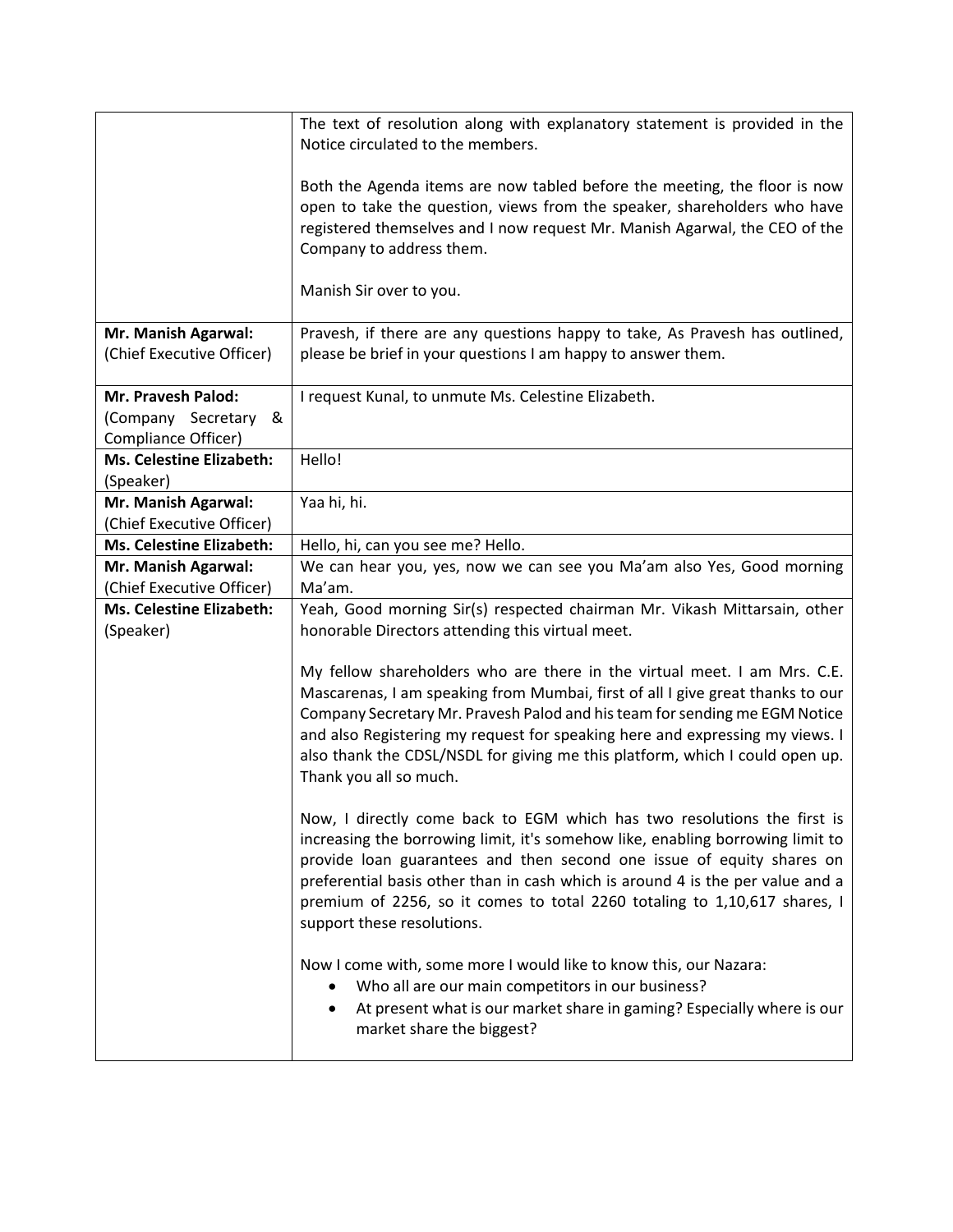|                                                  | So any further acquisition, whether domestic or global, because we are<br>thinking of raising, because loan which is like what you say, like an enabling,<br>but if there is a good proposal you will definitely take it.                                                                                                                                                                                                                                                                                               |
|--------------------------------------------------|-------------------------------------------------------------------------------------------------------------------------------------------------------------------------------------------------------------------------------------------------------------------------------------------------------------------------------------------------------------------------------------------------------------------------------------------------------------------------------------------------------------------------|
|                                                  | So, can you share something nearly one roadmap for the next three<br>$\bullet$<br>years? especially if, there is an inorganic growth or organic, some<br>development of some games and all for the next three years? and How<br>do we fund?                                                                                                                                                                                                                                                                             |
|                                                  | My request is you also give rights issue at the very good rate, so that the<br>minority shareholders get it like a bonus, and we also win-win, like you know<br>and our market capitalization will also go up and we will be very famous on the<br>bourses.                                                                                                                                                                                                                                                             |
|                                                  | With this I support all the resolutions. I wish my Company all the best, may it<br>grow, strength to strength and one fine day we will not the best gaming<br>Company of India local but the best gaming Company internationally global<br>becoming the global range, and I also see a dream of this being listed on the<br>NASDAQ, NY and all that. So I see that dream, so we are at a very low level but<br>the dream is very big and I know this team will see that the dream will comes<br>true in course of time. |
|                                                  | So, with this, I thank you very much for giving me this platform to speak. I hope<br>you give some ideas so that I get clear idea, because I'm an elderly citizen, so<br>that gaming and still doesn't go so much in my mind. So, I'm trying to learn<br>more and more on all this you know. We know casinos and all but this is<br>something online so, I, we have to learn more and more and when you learn,<br>you are always young.                                                                                 |
|                                                  | So with this thank you very much. Wish you 'all, all the best. Namaskar.                                                                                                                                                                                                                                                                                                                                                                                                                                                |
| Mr. Manish Agarwal:<br>(Chief Executive Officer) | Thankyou Ma'am.                                                                                                                                                                                                                                                                                                                                                                                                                                                                                                         |
|                                                  | Good morning Ma'am, thank you very much for your kind words and aiming<br>through all your wishes.                                                                                                                                                                                                                                                                                                                                                                                                                      |
|                                                  | We will work hard and we will continue to strive hard to make all of those<br>things, which you wished for and you are supporting us, come true. Regarding<br>your questions on What is the business are we in? What kind of market share<br>do we have? What kind of M & A plans do we have in future? Let me kind of<br>give you some very simple answers.                                                                                                                                                            |
|                                                  | If you look at, Nazara is a diversified business company and that's the<br>advantage and that's the real USP of Nazara is we operate in different<br>consumer segments whether it's 2 to 12 which is a gamified learning or 12 to<br>25 which is e-sports or 25+ which is casual or skill based real money gaming<br>and each one of this segments are very very big large addressable market. Very<br>strong tellements                                                                                                |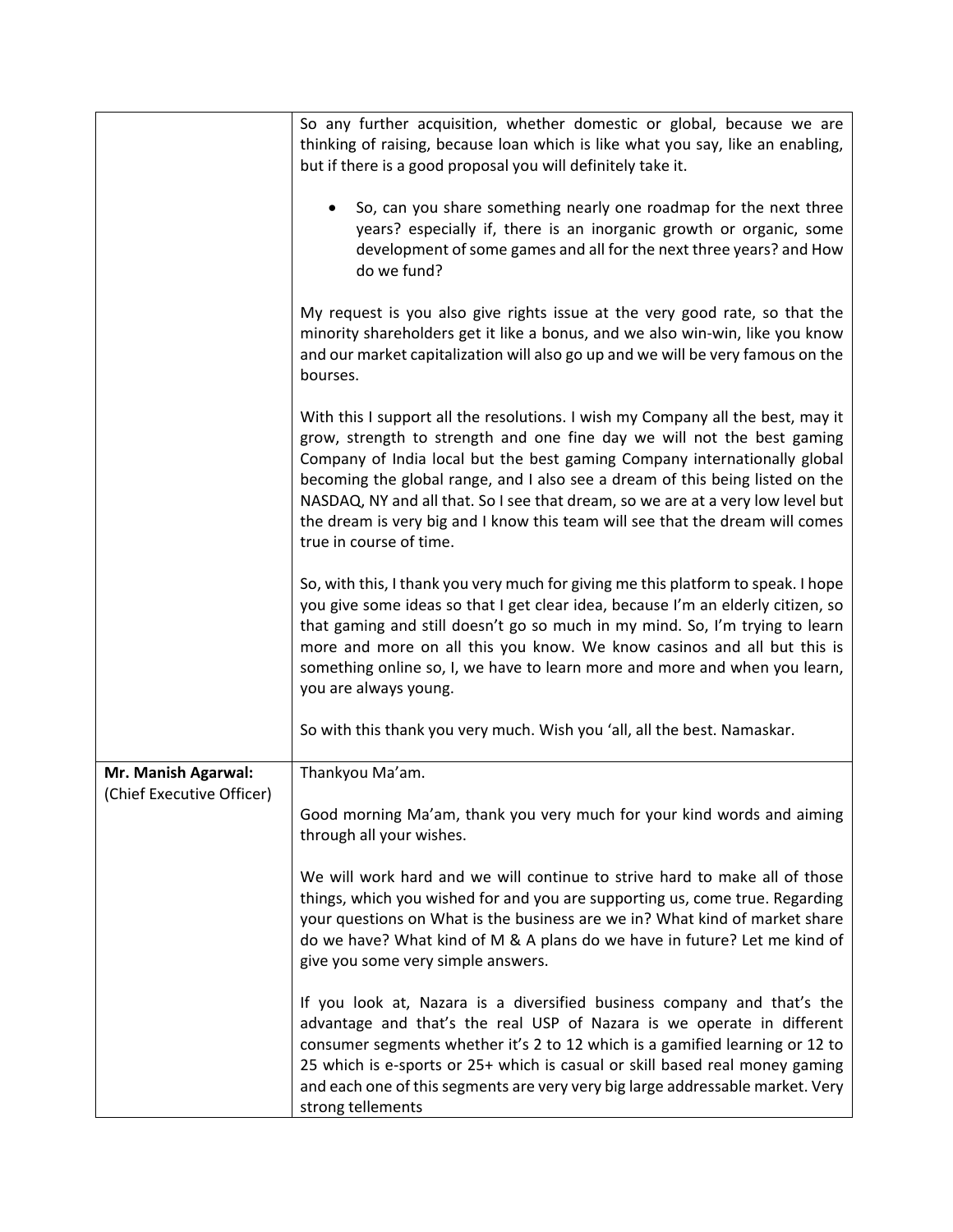|                                                                         | And hence, we are a very unique company, which you can't really compete or<br>compare from single game companies which are typically you see in gaming<br>universe.                                                                                                                                                                                                                                                                                                                                                                                                                                                                                                                                                                                                                                                                                 |
|-------------------------------------------------------------------------|-----------------------------------------------------------------------------------------------------------------------------------------------------------------------------------------------------------------------------------------------------------------------------------------------------------------------------------------------------------------------------------------------------------------------------------------------------------------------------------------------------------------------------------------------------------------------------------------------------------------------------------------------------------------------------------------------------------------------------------------------------------------------------------------------------------------------------------------------------|
|                                                                         | How we really look ourselves? We look ourselves as a real platform for multiple<br>gaming offerings to come together in a, in a loose string of words kind of<br>strategy across these different consumer segments. And our relative share, if<br>you want to look at in e-sports we are the market leader with 80% market share<br>in India. In cricket simulation game, which is like you play cricket on mobile, like<br>you play in offline, we are a market leader with 60-70% share, in gamified<br>learning, we do business in US where we are in top three in Apple category for<br>last two years. And any company in India which is delving into pits game, we<br>are far ahead of anyone else.                                                                                                                                           |
|                                                                         | So it is our endeavor to work in segments, which are large, which have strong<br>tellements and build IPs and build dominance position in those segments.<br>That's what we keep looking for.                                                                                                                                                                                                                                                                                                                                                                                                                                                                                                                                                                                                                                                       |
|                                                                         | Our M & A strategy is purely driven, our growth strategy let me kind of give<br>two minutes on that is a function of our growth of organic portfolio which is<br>what current companies are, and they have been doing fantastically well and if<br>you look at your company has been growing at 87% last year, 48% last to last<br>year and 48% last year and this year we are again, guidance was 35 to 40% and<br>will do that.                                                                                                                                                                                                                                                                                                                                                                                                                   |
|                                                                         | So we have been a very strong our current portfolio growth momentum and<br>then there are white spaces, which we are looking at whether gamified<br>learning, 7 to 12 or whether more, in app purchase driven multiplayer<br>companies or skill based real money gaming companies, all capability defining<br>companies, so we look at M & A in these, in these kind of white spaces across<br>geographies, which is the emerging market and that's what we are really kind<br>of building constant growth drivers, which are organic, portfolio growth and<br>this new acquisitions which come into fold, so that as shareholders you are<br>really kind of seeing a very high intensity of growth from our best team and this<br>market is amazing, this market will continue to grow at 30% like that and we'd<br>like to grow faster than that. |
|                                                                         | So, that how I kind of really, the desire is and Nitish, myself and everybody in<br>the Nazara group is working towards fulfilling the desire.                                                                                                                                                                                                                                                                                                                                                                                                                                                                                                                                                                                                                                                                                                      |
|                                                                         | Anyone else? Or any follow-up question from Ma'am? Happy to take that.                                                                                                                                                                                                                                                                                                                                                                                                                                                                                                                                                                                                                                                                                                                                                                              |
| Mr. Pravesh Palod:<br>Secretary<br>&<br>(Company<br>Compliance Officer) | Kunal do we have any other member as speaker?                                                                                                                                                                                                                                                                                                                                                                                                                                                                                                                                                                                                                                                                                                                                                                                                       |
| Mr. Manish Agarwal:                                                     | If there are not any other speakers Nitish could just add on few lines because                                                                                                                                                                                                                                                                                                                                                                                                                                                                                                                                                                                                                                                                                                                                                                      |
| (Chief Executive Officer)                                               | he's the dreamer, he's the visionary and to add to ma'am's point of this                                                                                                                                                                                                                                                                                                                                                                                                                                                                                                                                                                                                                                                                                                                                                                            |